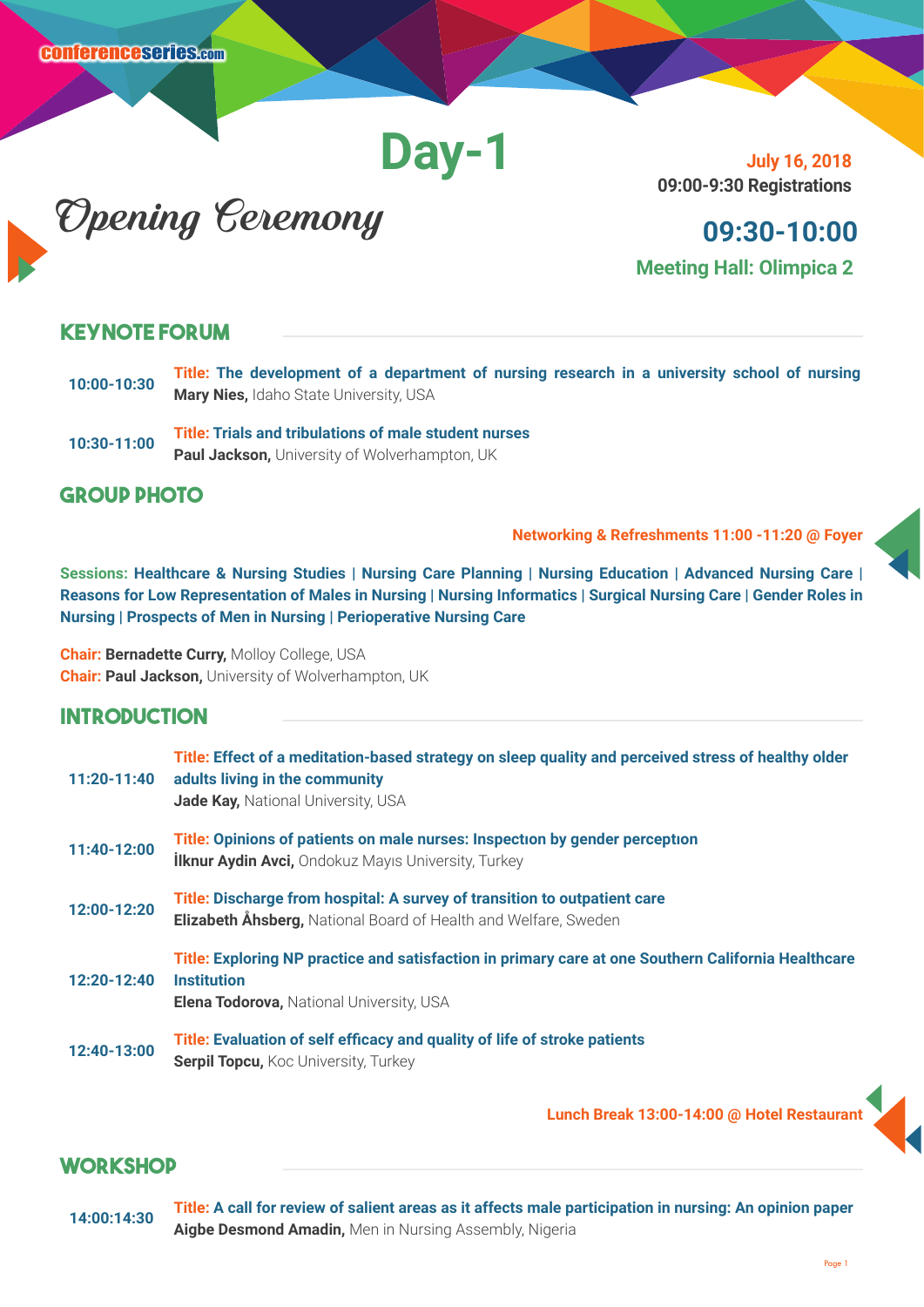#### **Speaker forum**

| 14:30-14:50               | Title: The impact of nurse managers' leadership styles on ward staffs<br><b>Usama Saleh, King Abdullah Medical City, Saudi Arabia</b>                                                                |
|---------------------------|------------------------------------------------------------------------------------------------------------------------------------------------------------------------------------------------------|
| 14:50-15:10               | Title: Dietary patterns as a predictive factor for overweight/obesity among adolescents in<br><b>Mashhad, Iran</b><br>Khosro Shafaghi, Gonabad University of Medical Sciences, Iran                  |
| 15:10-15:30               | Title: Lived experiences of mothers caring for children with Autism Spectrum Disorders: Caring<br>model testing<br>Nazanin Shamaeiyan Razavi, Torbat Heydariyeh University of Medical Sciences, Iran |
| 15:30-15:50               | Title: Cyberchondria and orthorexia in adults<br>Gurkan Ozden, Inonu University, Turkey                                                                                                              |
| 15:50-16:10               | Title: The effect of bioenergy on postoperative pain in patients experienced abdominal surgery<br><b>Bahar Aslan, Inonu University, Turkey</b>                                                       |
|                           | Networking & Refreshments 16:10-16:30 @ Foyer                                                                                                                                                        |
| 16:30-16:50               | Title: Determination of the effect of internet usage habits and internet dependence on the health<br>of university students<br><b>Gonul Akbulut, Ataturk University, Turkey</b>                      |
| 16:50-17:10               | Title: The image of male nurses in Turkey: A systematic review<br>Tugba Karatas, Gazi University, Turkey                                                                                             |
| 17:10-17:30               | Title: Percieved barriers by men in nursing in clinical areas<br><b>Sukru Ozen, Bingol University, Turkey</b>                                                                                        |
| <b>VIDEO PRESENTATION</b> |                                                                                                                                                                                                      |
|                           |                                                                                                                                                                                                      |

- **17:30-17:45 Title: Mentor support for english alternative language nurses and the impact on HCAHPS Tracey Soper,** American College of Education, USA
- **17:45-18:00 Title: Issues of nursing continuing professional education in Iran Parvaneh Vasli,** Shahid Beheshti University of Medical Sciences, Iran

## **Panel Discussion**

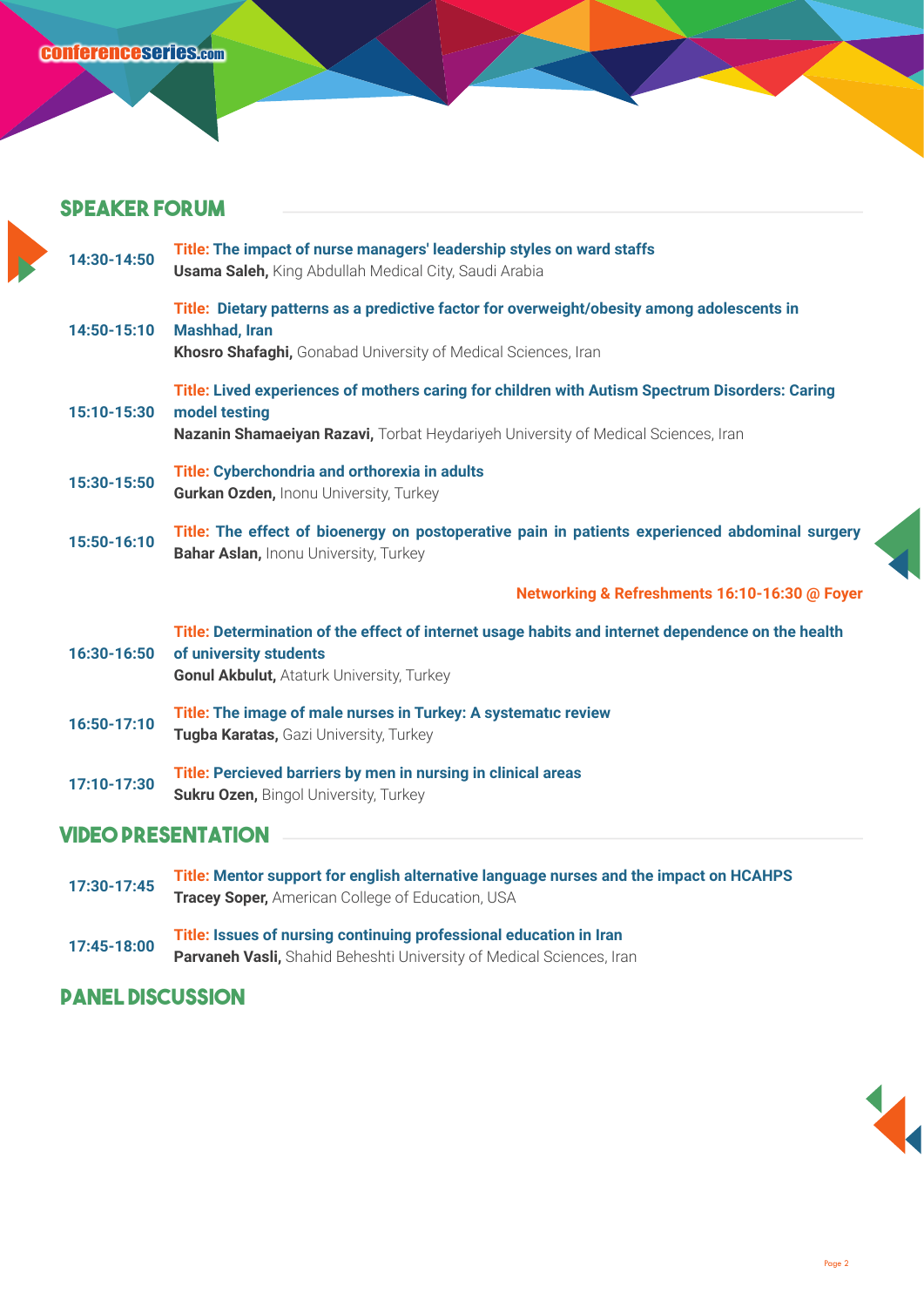

#### **Meeting Hall: Olimpica 2**

#### **Keynote Forum**

- **10:00-10:30 Title: Motivation of men in nursing to pursue a doctoral (PhD) degree Bernadette Curry,** Molloy College, USA
- **10-30-11:00 Title: Collaborative nursing education in perioperative nursing care using clinical simulation Megumi Ikeda,** Juntendo University, Japan

#### **Networking & Refreshments 11:00-11:20 @ Foyer**

**Sessions: Healthcare & Nursing Studies | Nursing Care Planning | Nursing Education | Advanced Nursing Care | Reasons for Low Representation of Males in Nursing | Nursing Informatics | Surgical Nursing Care | Gender Roles in Nursing | Prospects of Men in Nursing | Nursing Education System & Nursing Colleges | Perioperative Nursing Care**

**Chair: Elena Todorova,** National University, USA **Chair: Megumi Ikeda,** Juntendo University, Japan

### **Introduction**

| 11:20-11:40 | Title: Pumped for pulmonary: A multidisciplinary team approach for targeting readmission risk,<br>optimizing inpatient care, and anticipating discharge needs to mitigate readmissions in patients<br>with chronic obstructive pulmonary disease (COPD).<br><b>Elena Ruocco, Houston Methodist Hospital, USA</b> |
|-------------|------------------------------------------------------------------------------------------------------------------------------------------------------------------------------------------------------------------------------------------------------------------------------------------------------------------|
| 11:40-12:00 | Title: An exploration of career pathways of male nurses to the deanship position in higher<br>education through narrative inquiry                                                                                                                                                                                |

**Cecelia Fernan,** Nevada State College, USA

#### **Poster Presentations (MNCP:01-12) @ FOYER 12:00 - 12:40**

**Poster Judge: Jade Kay,** National University, USA

| <b>MNCP: 01</b> | Title: Clinical competence and communication skills in nursing practicum using standardized<br><b>patients</b><br><b>Young A Kim, Jeju National University, South Korea</b>                                 |
|-----------------|-------------------------------------------------------------------------------------------------------------------------------------------------------------------------------------------------------------|
| <b>MNCP: 02</b> | Title: Relations of sleep quality on wellness among nursing student: With focus on quality of life<br>and wellness<br>Youngjin Lee, Ajou University, Korea                                                  |
| <b>MNCP: 03</b> | Title: A review on Japanese articles related to the care burden of caregivers of patients with higher<br>brain dysfunction caused by traumatic brain injury<br><b>Masae Seo, Juntendo University, Japan</b> |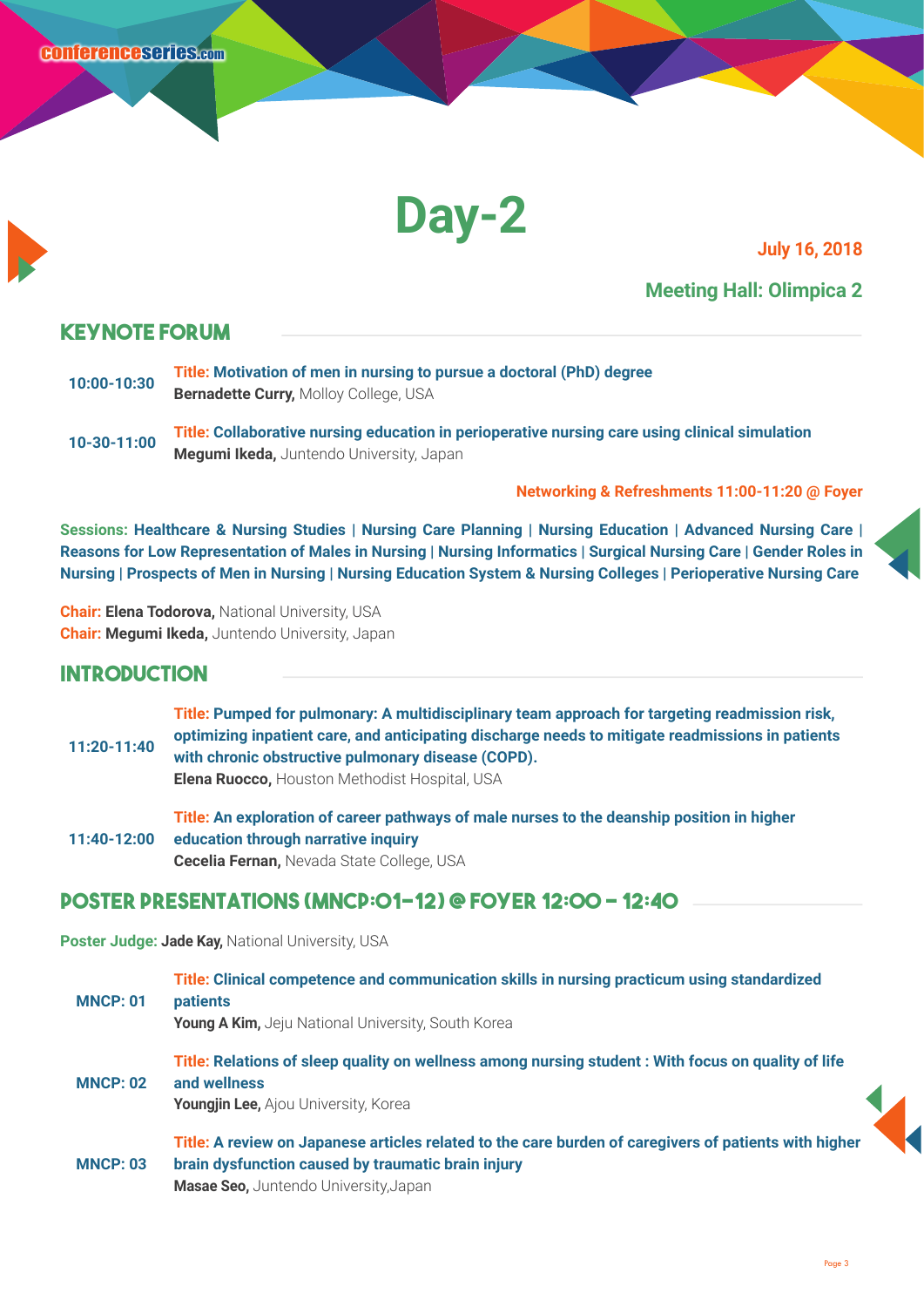## conferenceseries.com

| <b>MNCP: 04</b> | Title: Exploring gender barriers and advantages of Hong Kong male nurses<br><b>Carmen Fung Ka Man, Open University of Hong Kong, Hong Kong</b>                                                    |
|-----------------|---------------------------------------------------------------------------------------------------------------------------------------------------------------------------------------------------|
| <b>MNCP: 05</b> | Title: Does delirium after cancer surgery related negative outcome?<br>Minyoung Kim, Ulsan University, South Korea                                                                                |
| <b>MNCP: 06</b> | Title: What the clinical practice instructors, who participated in the on-campus simulation exercise<br>of perioperative nursing practice, learned<br>Tamae Miyatsu, Juntendo University, Japan   |
| <b>MNCP: 07</b> | Title: Current status of preoperative education for Japanese esophageal cancer patients<br>Yuuka Akuzawa, Juntendo University, Japan                                                              |
| <b>MNCP: 08</b> | Title: The effect of body position of the patient on measuring intra-abdominal pressure among the<br>patients admitted in ICU<br>Hamideh Hakimi, Islamic Azad University, Iran                    |
| <b>MNCP: 09</b> | Title: Study the chance of respiratory aspiration in intermittent bolus tube feeding in<br><b>ICU and trauma ward patients</b><br>Somayeh Mousazadeh, Shiraz University of Medical Sciences, Iran |
| <b>MNCP: 10</b> | Title: Determination of frequently used nursing diagnoses in maintenance plans of home care<br><b>students</b><br><b>Gulsum Yetis, Inonu University, Turkey</b>                                   |
| <b>MNCP: 11</b> | Title: Lateral thinking and the ability of managing patient expectations in nursing students<br>Seher Cevik, Inonu University, Turkey                                                             |
| <b>MNCP: 12</b> | Title: Antioxidant activity and hepatoprotective effects of Centaurea incana on CCL4-induced liver<br>toxicity in rats<br>Khelifi Touhami Fatima, University of Constantine, Algeria              |
|                 | Lunch Break 12:40-13:40 @ Hotel Restaurant                                                                                                                                                        |

# **Speaker forum**

| 13:40-14:00 | Title: Being a male nurse in oncology clinic: A qualitative study<br><b>Ayse Cal, Ondokuz Mayis University, Turkey</b>                               |
|-------------|------------------------------------------------------------------------------------------------------------------------------------------------------|
| 14:00-14:20 | Title: Determination of male nurses professional autonomy levels and vocational belonging<br><b>Esra Saracoglu, Ondokuz Mayıs University, Turkey</b> |
| 14:20-14:40 | Title: Investigation of occupational perceptions of male nursing students according to Turkish<br>culture                                            |

**Alaattin Altin,** Ondokuz Mayıs University, Turkey